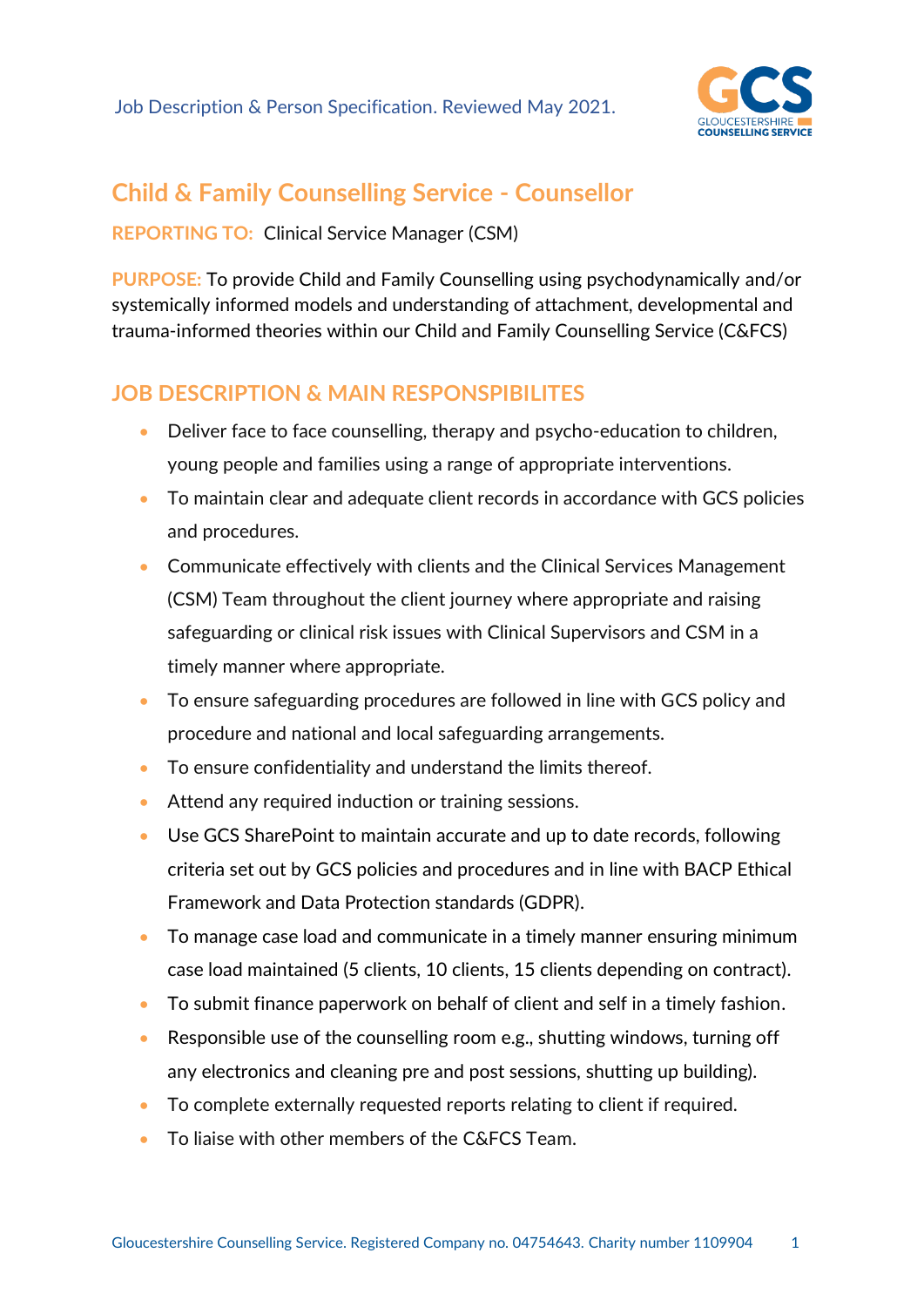#### Job Description & Person Specification. Reviewed May 2021.



- Assist in monitoring and evaluating the clinical outcomes and client experience of counselling standards via feedback, questionnaires and post counselling reporting.
- Attend and contribute to clinical supervision sessions fortnightly (20 per annum), reviewing case work as part of the supervision process and team meetings (x3 per annum). Ad-hoc meetings may be requested outside of these.
- Attend and contribute to Whole Staff Meeting's two scheduled annually.
- Ad-hoc, brief meetings relating to any aspect of the role within your role responsibilities. Invitation to any meetings outside of those detailed above are claimable when explicitly agreed with your line manager, CSM.
- To practice within the relevant BACP Ethical Framework of Good Practice in Counselling and Psychotherapy and to ensure that concerns are flagged with the CSM where these standards appear to be in question, promoting our culture of good practice and professionalism.
- Attend training and development sessions when required, including compulsory training.
- Support the values and strategic aims of the GCS Counselling Services.
- To undertake any other responsibilities or tasks as reasonably required by GCS.

### **PERSON SPECIFICATION**

#### **EXPERIENCE AND KNOWLEDGE**

- Good understanding of the BACP Ethical framework for counselling and psychotherapy. (A & Ass)
- Experience of working with children, adolescents and families including individuals who have experienced trauma sexual and/or domestic violence. (A & Ass, Int)
- Capacity to work expressively and creatively. (A & Int)
- Experience of group work. (A)
- Ability to create a safe, warm and non-judgemental environment for clients to express their emotions. (A & Int)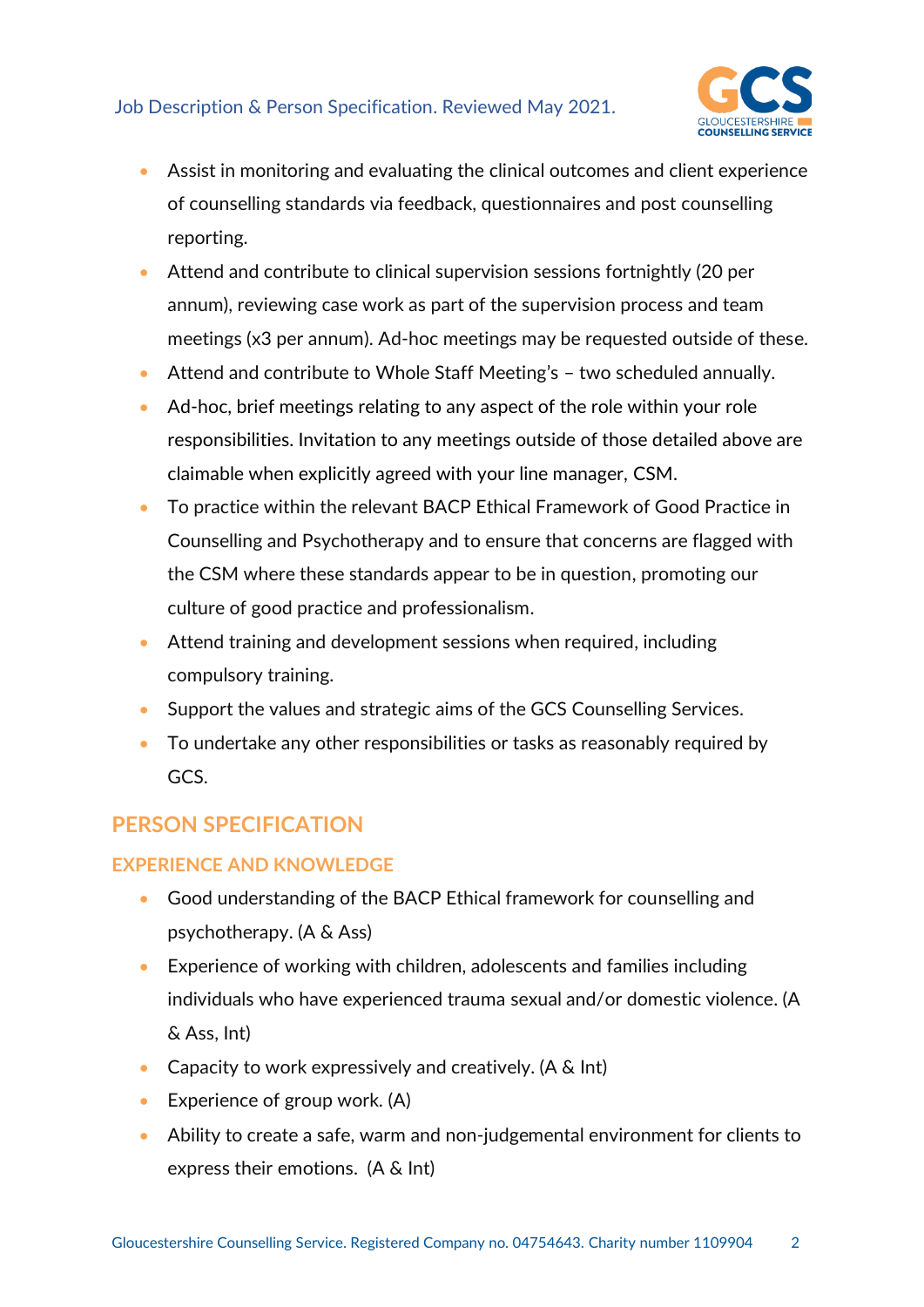#### Job Description & Person Specification. Reviewed May 2021.



- Evidence of applying knowledge of Safeguarding in practice (A & Ass)
- An up-to-date awareness of the changing legal and regulatory requirements within counselling and psychotherapy (A & Int)
- Understanding and adherence to the law regarding Safeguarding and Client Confidentiality. (A)
- Understanding of different counselling and therapeutic approaches and their applicability. (A & Int)
- An understanding of developmental, attachment and trauma informed models and appropriate interventions. (A & Int)
- An understanding of the range of issues clients experience, and a desire to help them reach their potential. (A & Int)

#### **SKILLS, ATTITUDES AND ABILITIES**

- Ability to establish and maintain professional boundaries with Clients (A & Int)
- Strong communication skills both written and verbal (A)
- Good IT skills, including completion of electronic forms and recording of data, Microsoft office 365 and Teams (A & Int)
- Empathy, genuineness, warmth and a non-judgemental attitude (Ass, Int)
- Willingness to embrace the virtual counselling environment. (Ass, Int)
- Demonstrate the ability to assess clients appropriately within the framework provided by GCS. (A, Int)
- Self-management skills including organisational skills and timekeeping. (A, Int)
- To liaise with other staff and managers appropriately and in compliance with GCS Positive Working Environment expectations. (Int)
- To engage with and support the wider GCS organisation in the achievement of its goals and mission. (Int)
- A flexible and adaptable attitude to the work (Int)

#### **QUALIFICATIONS**

• Professional counselling qualification (preferably to minimum graduate level) and a good understanding of the psychodynamic and/or systemically informed models. (A)